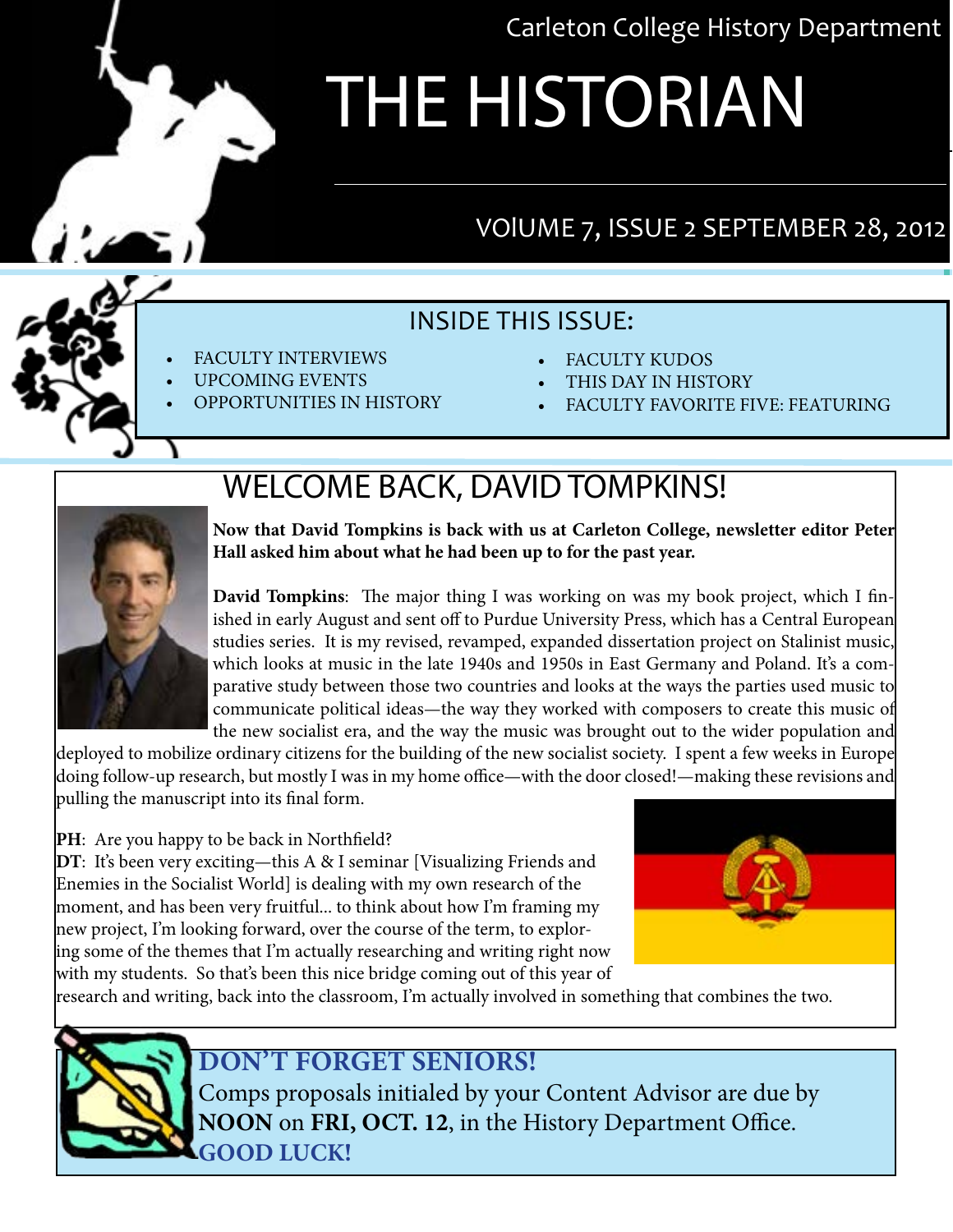## OPPORTUNITIES IN HISTORY

#### **Early Fall Application Deadline September 30, 2012**

**Green Corps** is looking for 35 college graduates who are serious about saving the planet, who have taken initiative on their campus or community, and who are willing to roll up their sleeves and work for change over the long haul. Green Corps will give hands-on experience fighting to solve urgent environmental problems — global warming, deforestation, water pollution and many others — with groups such as Sierra Club and Food and Water Watch. Upon graduating from Green Corps, we will help connect you to environmental and progressive groups looking for full-time staff to build their organizations to create social change and protect our environment.

If you think you're one of those people, visit [www.greencorps.org](http://www.greencorps.org) to apply to join the 2013-2014 class of Green Corps' Field School for Environmental Organizing.

For more information about Green Corps, visit [www.greencorps.org/findoutmore](http://www.greencorps.org/findoutmore) or contact Aaron Myran, Recruitment Director, at jobs@greencorps.org.

#### **Have you ever considered working on media, film and journalism?**

During Week 5 (Oct 10-11) come talk one-on-one with Carleton Alumni about their jobs in Media, Film and Journalism! **James Sanna '08** (History and Medieval & Renaissance Studies Majors) Editor, Southwest Minneapolis Patch and **Ivette Feliciano '05** (Political Science and International Relations Majors) General Assignment Reporter, News 12 Brooklyn will be in the Career Center ready to talk about their careers!

This is part of the **new 30-minute career consultations with Alumni** series through the Career Center. Each week of the term you have to opportunity to speak with Carleton Alumni about their fields.

 **Week 4** - Finance **Week 7** - Technology **Week 5** - Film/Media/Journalism **Week 8** - Architecture/Engineering

 **Week 6** - Law

For more information or to sign up for this opportunity, go to the Career Center or sign into the Career Center Tunnel & click on EVENTS tab to see available times in any areas that interest you! The link is below: https://apps.carleton.edu/career/programs/30\_minutes/students/schedule/

#### **FROM THE CAREER CORNER…**

Thinking about summer internal summer internal summer internal summer internal searching and seeming and seeming and seeming amidst the which the which the which term can seem in the which the which term can seem in the w  $\mu$  about summer internsings and job scareming annust the winfiwing or a carleton term can seem impossible. But, as we all know, sooner or later summer or graduation comes and there is a future to be made, whether for three months or many more. There is one action that you can take right now that can make life Thinking about summer internships and job searching amidst the whirlwind of a Carleton term can seem easier and opportunities richer from here on out.

Establish yourself on the Career Center's Tunnel database: Establish yourself on the Career Center's Tunnel database: http://apps.carleton.edu/career/students/find\_jobs/resources/tunnel/ [http://apps.carleton.edu/career/students/find\\_jobs/resources/tunnel/](http://apps.carleton.edu/career/students/find_jobs/resources/tunnel/)

The Tunnel is the main information conduit for the vast majority of internships and job opportunities that The Tunnel is the main information conduit for the vast majority of internships and job opportunities that Carleton knows about, and by enrolling and describing briefly your areas of interest, the Tunnel will start Carleton knows about, and by enrolling and describing briefly your areas of interest, the Tunnel will start to to notify **YOU** about opportunities in these interest areas in a very timely way. You can ignore them, notify YOU about opportunities in these interest areas in a very timely way. You can ignore them, save them for later, or discover your dream job. But the important thing is to get connected to the pipelines of information now so that it is ready for you whenever the right moment comes along.



To encourage all majors to take this small step, the Career Advisor will prepare monster chocolate chip cookies for majors if all history majors currently on campus are enrolled in the Tunnel by midterm break.

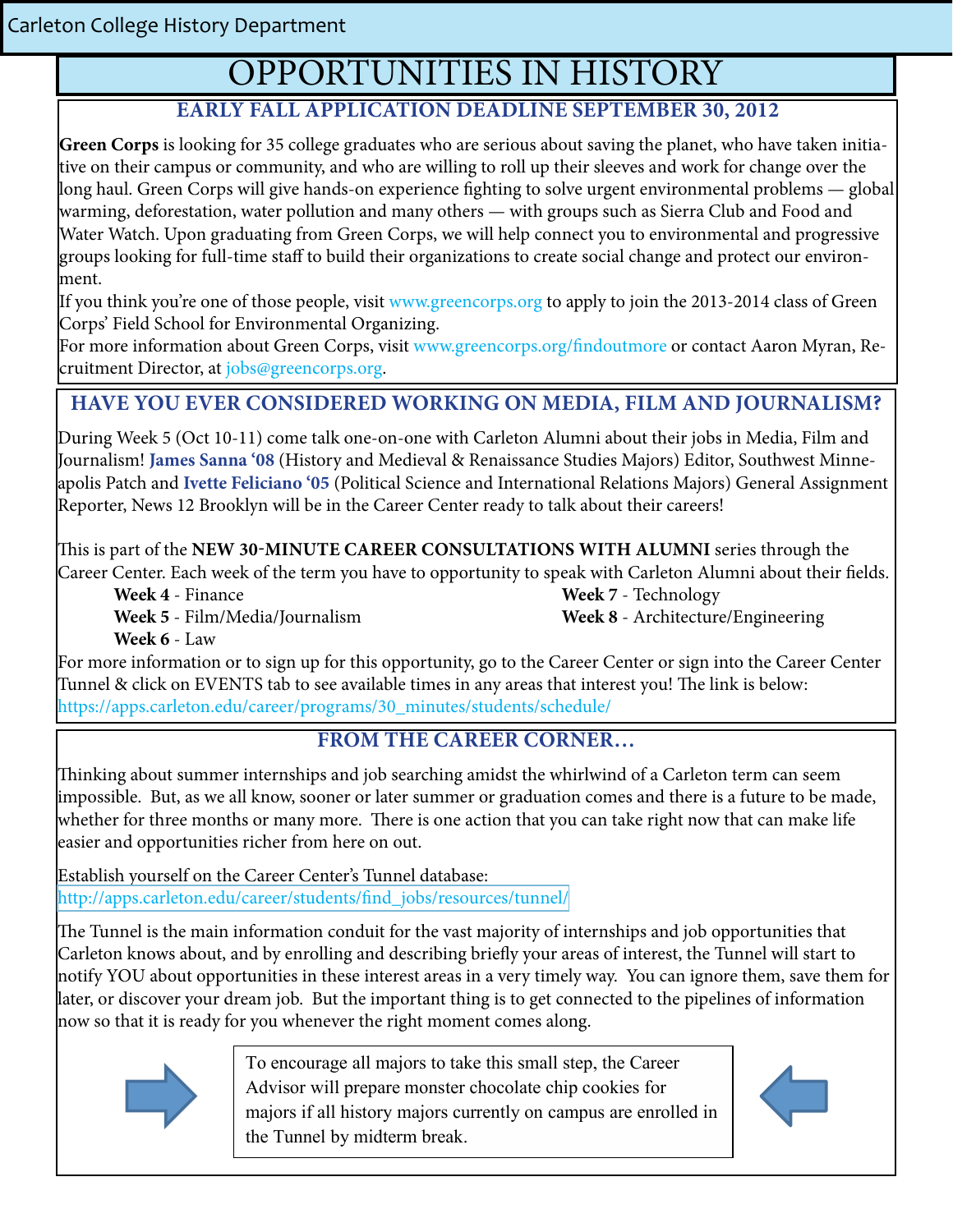## FACULTY AND ALUMNI UPDATES



Prof. Harry Williams and senior history students, Eli Joseph Adelman '13 and Charlie Rosenthal '13 at the September 14th opening reception of the "Visualizing Friends and Enemies in the Socialist World" exhibition, linked to David Tompkins' A&I seminar, at Carleton's new Perlman Teaching Museum. The poster pictured is on loan from Prof. Williams' collection of Chinese Cultural Revolution posters that includes images of black people of African descent. The poster was purchased in the PRC.

#### NEW PUBLIC HISTORY [INITIATIVE](%20https://apps.carleton.edu/curricular/history/thread/%20)

For more information, follow this link, https://apps.carleton.edu/curricular/history/ thread/, and/or contact Victoria Morse with any questions about participating in this brand-new Pilot Program.

Growing out a general departmental interest in public history and the existence of many classes that already have public history components, the thread is an informal way of pursuing a theme in history. This will ideally prepare students for a variety of careers in history that are outside of the academy. The public history thread is currently in its ex-





perimental stages, but there is a possibility that, in the future, it will come under consideration

as an official field. Internship opportunities will be afforded to students as part of the thread.

#### **We got a postcard from Mark Olson '11 about his career as the Alumni & Development Director, YMCA Camp Pendalouan, Montague, MI!**

One of my responsibilities as Alumni Director here at the camp I work for is to sift through our "Archives" of papers, photos, and memorabilia from decades past and look for names, titles, connections, etc. I recently found an old staff roster from 1958 and saw that one staff member had an address of "Carleton College, Northfield, MN." What a rarity! I looked him up on the Carleton alumni database and gave him a call! It was fun sharing stories about our memories at two places that are really important to us! Hope all is well in Leighton!



Don't forget to "like" us on Facebook! Our Facebook Page is constantly updated and is your go-to source for information between newsletters, including interviews, pictures, job postings, its all there! Check out our newest photos from the Welcome Back Party last Tuesday!

**[http://www.facebook.com/CarletonHistoryDept](%20%20http://www.facebook.com/CarletonHistoryDept)**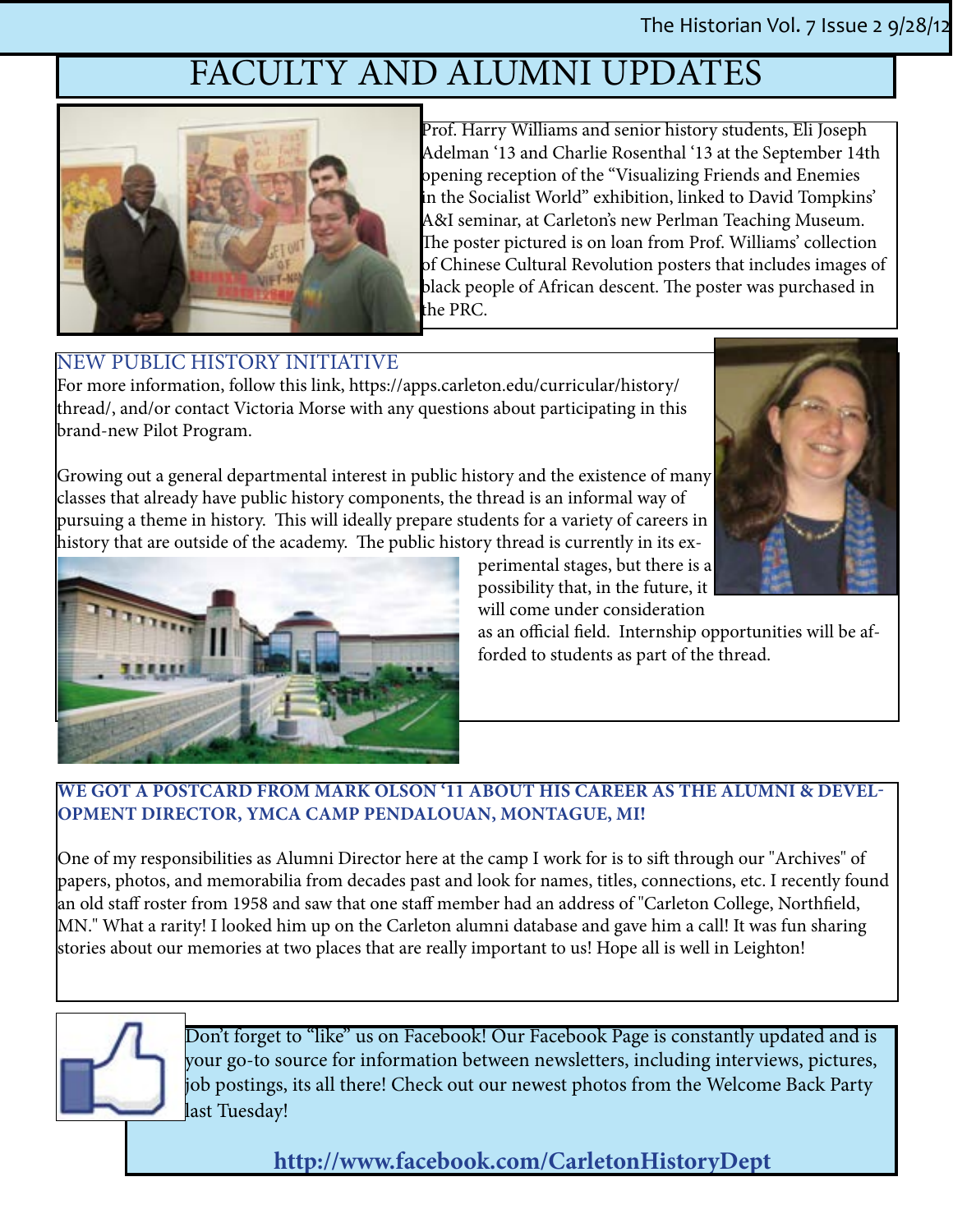## THIS DAY IN HISTORY

#### September 28

- 551 BC Confucius is born.
- 48 BC Pompey the Great is assassinated in Egypt on the orders of King Ptolemy.
- 1066 William the Conquerer invades England, beginning the Norman Conquest.
- 1889 The first General Conference on Weights and Measures officially defines the length of a meter.
- 1928 Alexander Fleming discovers penicillin and the UK Parliament outlaws recreational cannabis.
- 1939 Nazi Germany and the Soviet Union partition Poland.
- 1971 UK Parliament outlaws medicinal use of cannabis. (Was this intentional?)
- 2000 Former Prime Minister of Canada Pierre Trudeau dies.

## David Tompkins' Top 5 Most Overused Words in Class Discussion

narrative normative approach Sonderweg like (!)



"This is, like, a narrative-based, normative approach to the Sonderweg, right?"